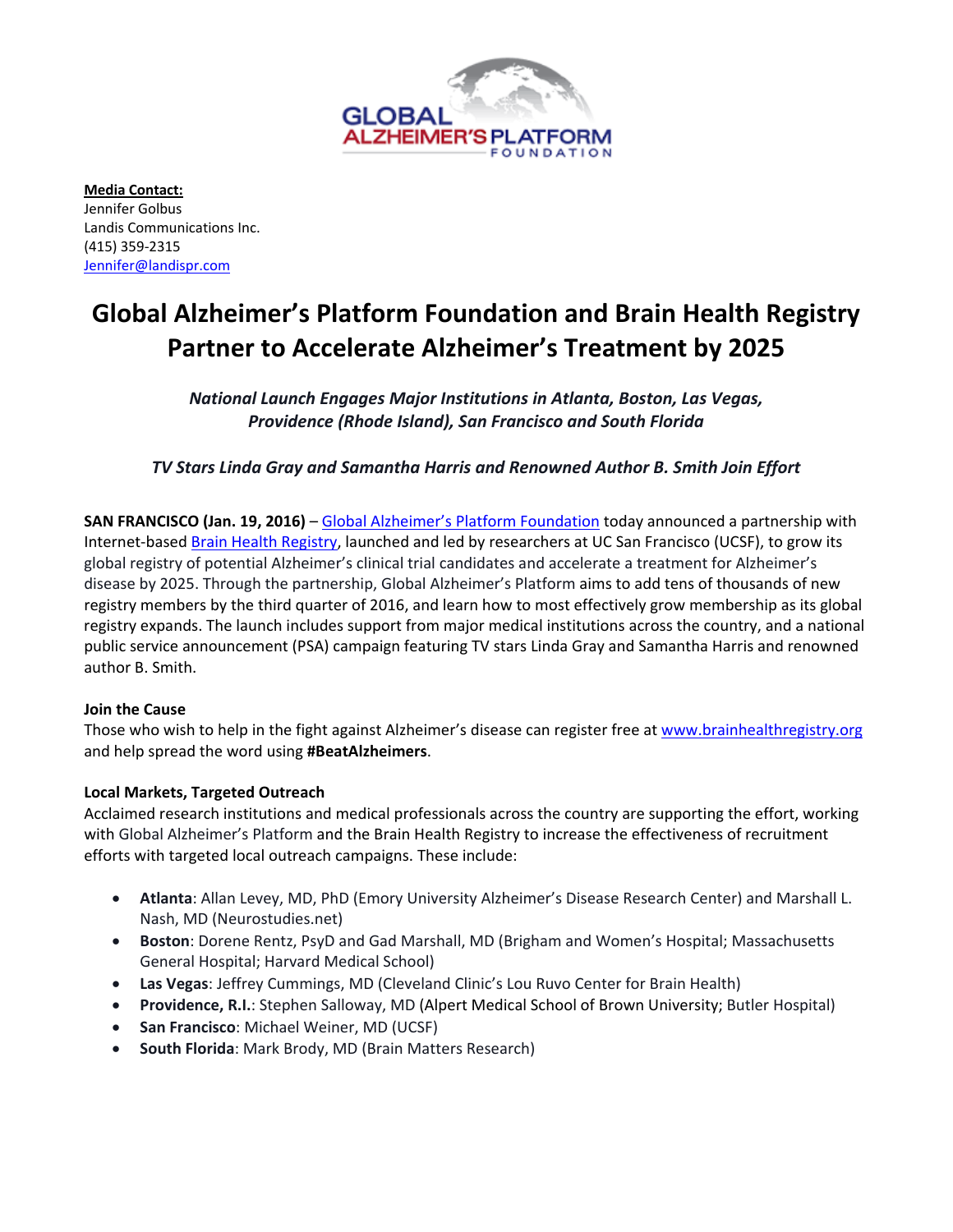# **Celebrities Lend Support**

TV stars **Linda Gray** and **Samantha Harris** are joining the effort with a national PSA campaign aimed at encouraging people across the country to register online at www.brainhealthregistry.org. The stars, who have directly dealt with issues related to Alzheimer's disease and other brain disorders, encourage healthy people, as well as those with early signs of memory loss, to do their part by enrolling in the Brain Health Registry. In addition renowned author **B. Smith** is also lending her support with a national PSA. Smith today released a new book, "Before I Forget," recounting her personal, unfolding story with Alzheimer's disease. "Before I Forget" is available at www.bsmith.com and at book retailers across the country. The PSAs will air beginning in February on TV and radio networks nationwide.



*In a national PSA, B. Smith encourages people to register online to help find a treatment for Alzheimer's disease*

# **Unified Effort to Find a Cure**

Global Alzheimer's Platform, headquartered in Washington, D.C., was launched in 2014 by UsAgainstAlzheimer's and the Global CEO Initiative on Alzheimer's disease. The organization's goal is to reduce the duration (by up to two years), the cost and the risk of Alzheimer's disease clinical trials, and turn Alzheimer's Disease sufferers into survivors. Executing on this vision, Global Alzheimer's Platform is now working with multiple organizations, beginning with the Brain Health Registry, to build an integrated global clinical trial network with a pool of individuals ready, willing and able to enter clinical trials. Brain Health Registry is a free web‐based effort led by researchers at UCSF designed to more quickly identify appropriate clinical trial candidates and speed the path to cures for Alzheimer's disease and other brain disorders.

## **Quotes**

"This joint effort represents exciting progress in building a faster pathway to finding a treatment for Alzheimer's disease by 2025," said George Vradenburg, chairman of the Global Alzheimer's Platform Foundation and UsAgainstAlzheimer's. "The cost of bringing an effective Alzheimer's treatment to market is nearly three times the industry average for drug development. Global Alzheimer's Platform envisions not just a national, but a global pool of people and research trial sites standing ready to launch clinical trials around the world, thus greatly reducing the cost and time it takes to bring these promising treatments to market."

"We are thrilled to be working alongside the Global Alzheimer's Platform and these great research institutions across the country in a unified effort," said Michael Weiner, MD, professor of radiology and biomedical engineering, medicine, psychiatry and neurology at UCSF. "Together, we can help build awareness, encourage the public to enroll and join in the fight against Alzheimer's disease, helping us reach our goal of 40,000 new registrants by fall 2016."